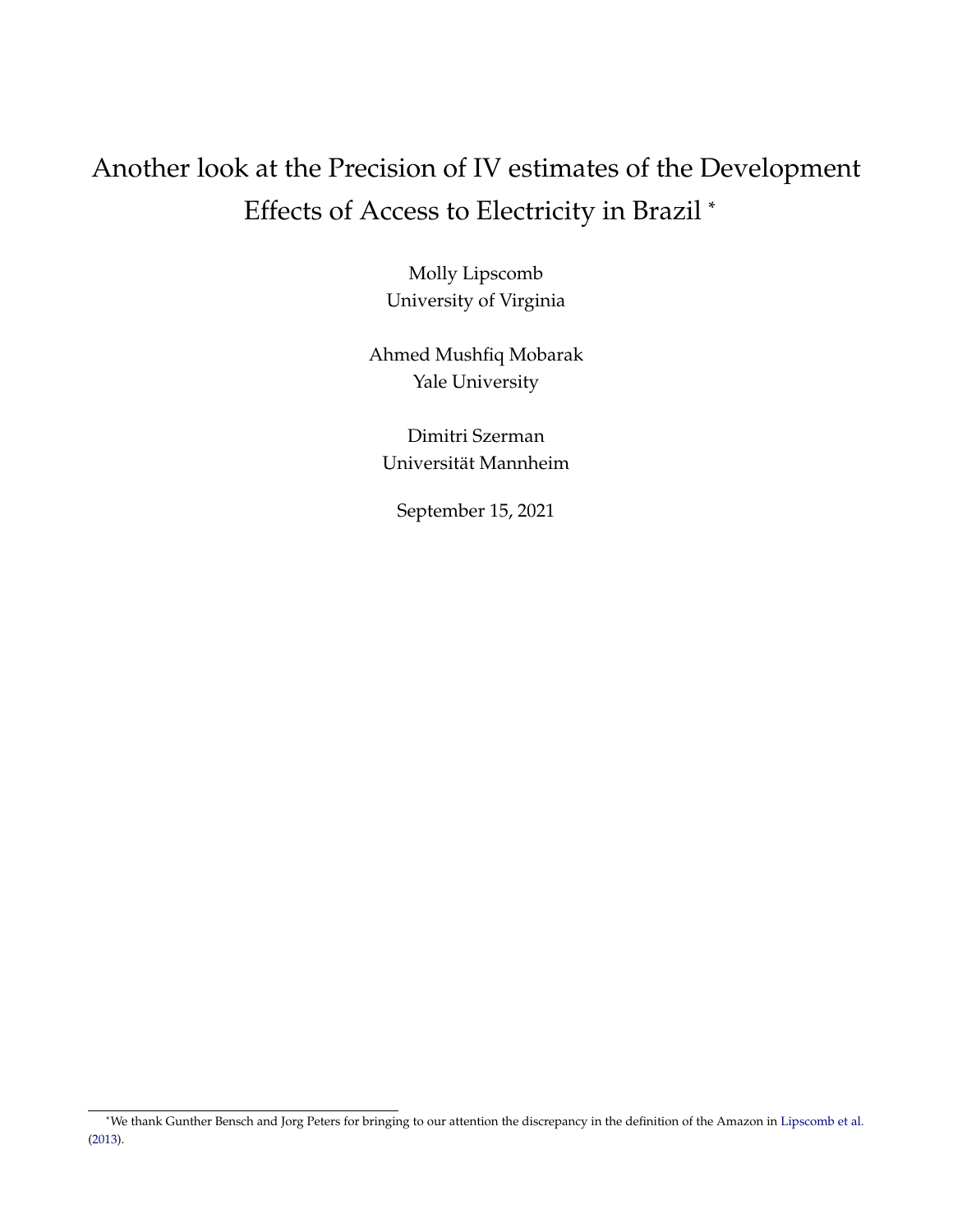#### **Abstract**

[Lipscomb et al.](#page-5-0) [\(2013\)](#page-5-0) uses two different definitions of the Amazon region in different stages of analysis when estimating the development effects of hydropower in Brazil. In this corrigendum, we present results with alternative definitions of the Amazon region. Using the revised data, LMB's preferred specification leads to a weak instrumental variable. We show that first stage power is retained under reasonable alternative specifications, and the second stage results in those cases are similar to the those originally reported. We also report corrected standard errors according to the [Lee et al.](#page-5-1) [\(2020\)](#page-5-1) *tF* procedure.

**The Instrument** To estimate the development effects of electricity, [Lipscomb et al.](#page-5-0) [\(2013\)](#page-5-0) (henceforth, LMB) construct an instrument using variation in the cost of producing hydropower based on local geographic characteristics, together with variation in the budget for hydropower across decades. They generate an instrument by matching existing hydro-electric power plants to geographic variables in a probit regression to estimate the relative importance of each geographic factor (Table 1 in LMB). This creates a "suitability index" that ranks every location in Brazil in terms of how sensible it is to place a hydropower dam at that location, if one were solely focusing on geographic factors. The underlying parameters for this index were water flow accumulation, average and maximum slope in the river, and an indicator for whether the point was in the Amazon. The Amazon coefficient was large and negative in this probit regression because building infrastructure in the rainforest is costly. Generation plants were therefore relatively unlikely to be placed there by the model. The time variation in the instrument comes from variation in the number of hydropower plants built in each decade. These are combined in an algorithm that matches the number of plants built in a decade to the actual number of new hydropower plants built by Brazil in that decade. The most "suitable" locations that had not yet been electrified receive those plants.

**The Specification** LMB add county fixed-effects in their estimation so as to not use any cross-sectional variation for identification. This isolates the identifying variation in the instrument to be the cutoff values for the last locations that received plants until the budget was exhausted for that decade, and the next most suitable areas that barely missed the threshold and had to wait for another decade for a plant. To mitigate concerns of common, spurious trends between the predicted grid expansion and development indicators, LMB directly control for any differential trends by adding geographic-specific time fixed-effects in their 2SLS estimation. Several specifications are possible, each using a different geographic characteristic. In their preferred specification, LMB include interactions between the Amazon dummy and time-fixed effects in the first and second-stage regressions, which accounts for differential dynamics in Amazon counties. That is the specification that LMB use when reporting their main results (Tables 3, 6, and 7) and mechanisms (tables 11–14). In Table 10, LMB show alternative specifications that include different geographic-specific time fixed-effects.

**The Mistake** The mistake in LMB stems from an inconsistency between the Amazon dummy used in constructing the instrument and the one included in the 2SLS estimation. When constructing the instrument, LMB equated the Amazon to Brazil's North Region, as defined the Brazil's official statistical agency, IBGE. When running the 2SLS analysis, LMB used an extended definition of the Amazon that included the Pantanal–another humid tropical forest.

**The Correction** We correct the inconsistency in the definition of the Amazon region. Table [1](#page-2-0) reports the first-stage results consistently using one of three potential definitions of the Amazon. Each row of Table [1](#page-2-0) corresponds to a different specification controlling for geographic-specific time trends, in the spirit of Table 10 in LMB. To facilitate the comparison with the original study, we add the first-stage results published in LMB's Table 10 in columns 1 and 2. In the remaining columns, we use three alternative definitions of the Amazon. Columns 3 and 4 use an ecological definition of the Amazon and Pantanal. That definition is, conceptually, the closest in spirit to what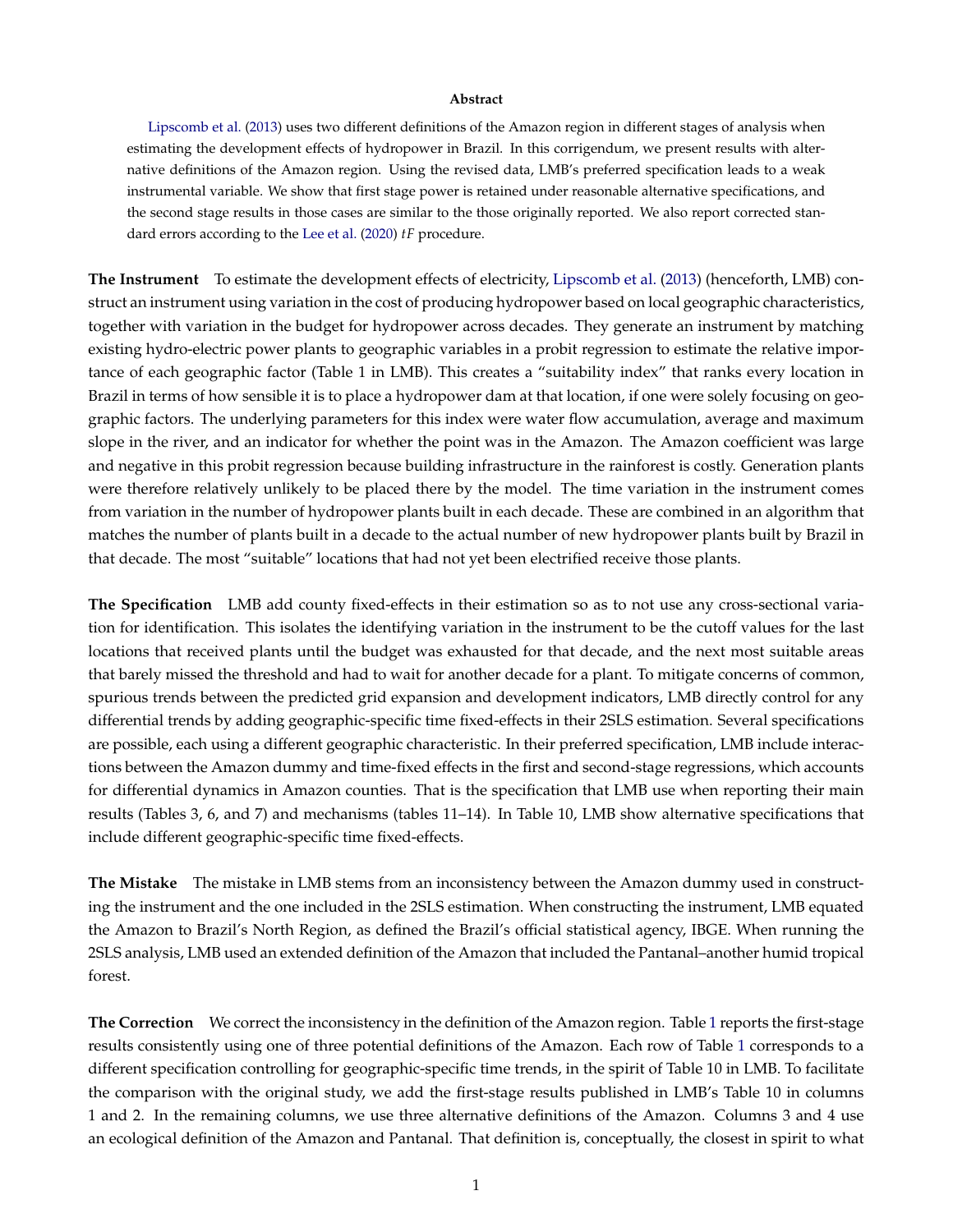<span id="page-2-0"></span>

| Amazon Definition                                                                                                 | <b>AEJ</b> Printed     |               | Biome                  |               | Legal                  |               | Extended               |               |
|-------------------------------------------------------------------------------------------------------------------|------------------------|---------------|------------------------|---------------|------------------------|---------------|------------------------|---------------|
| Specification                                                                                                     | (1)<br>First-<br>Stage | (2)<br>F-Stat | (3)<br>First-<br>Stage | (4)<br>F-Stat | (5)<br>First-<br>Stage | (6)<br>F-Stat | (7)<br>First-<br>Stage | (8)<br>F-Stat |
| 1. Water Flow $\times$ budget                                                                                     | $0.32***$<br>(0.05)    | 45.8          | $0.26***$<br>[0.04]    | 37.05         | $0.20***$<br>[0.04]    | 22.19         | $0.26***$<br>[0.05]    | 30.67         |
| 2. River Gradient $\times$ budget                                                                                 | $0.32***$<br>(0.05)    | 47.8          | $0.26***$<br>[0.04]    | 36.51         | $0.19***$<br>$[0.04]$  | 21.04         | $0.26***$<br>$[0.05]$  | 30.08         |
| 3. Amazon dummy $\times$ budget                                                                                   | $0.22***$<br>(0.04)    | 25.4          | 0.05<br>[0.04]         | 1.94          | 0.01<br>[0.04]         | 0.05          | 0.06<br>[0.04]         | 2.14          |
| 4. Water Flow $\times$ budget, Amazon dummy $\times$ budget                                                       | $0.22***$<br>(0.04)    | 24.8          | 0.05<br>[0.04]         | 2.03          | 0.01<br>[0.04]         | 0.07          | 0.06<br>$[0.04]$       | 2.19          |
| 5. River Gradient $\times$ budget, Amazon dummy $\times$ budget                                                   | $0.22***$<br>(0.04)    | 25.3          | 0.05<br>[0.04]         | 1.86          | 0.01<br>[0.04]         | $0.04\,$      | 0.07<br>$[0.04]$       | 2.26          |
| 6. River Gradient $\times$ budget, Water Flow $\times$ budget                                                     | $0.32***$<br>(0.05)    | 48.6          | $0.25***$<br>[0.04]    | 36.47         | $0.19***$<br>$[0.04]$  | 20.87         | $0.26***$<br>[0.05]    | 29.90         |
| 7. River Gradient $\times$ budget, Water Flow $\times$ budget,<br>Amazon dummy $\times$ budget                    | $0.22***$<br>(0.05)    | 24.4          | 0.05<br>$[0.04]$       | 1.89          | 0.01<br>[0.04]         | 0.05          | 0.06<br>$[0.04]$       | 2.20          |
| 8. Water Flow $\times$ year dummies                                                                               | $0.32***$<br>(0.05)    | 45.6          | $0.26***$<br>[0.04]    | 37.13         | $0.20***$<br>$[0.04]$  | 22.21         | $0.26***$<br>[0.05]    | 30.89         |
| 9. Amazon dummy $\times$ year dummies                                                                             | $0.22***$<br>(0.04)    | 24.6          | 0.06<br>$[0.04]$       | 2.05          | 0.01<br>$[0.04]$       | 0.05          | $0.07*$<br>$[0.04]$    | 2.92          |
| 10. River Gradient $\times$ year dummies                                                                          | $0.22***$<br>(0.05)    | 47.8          | $0.26***$<br>[0.04]    | 36.29         | $0.19***$<br>[0.04]    | 20.90         | $0.26***$<br>[0.05]    | 29.86         |
| 11. Water Flow $\times$ year dummies, Amazon dummy $\times$<br>year dummies                                       | $0.22***$<br>(0.05)    | 23.9          | 0.06<br>[0.04]         | 2.17          | 0.01<br>[0.04]         | 0.07          | $0.08*$<br>$[0.04]$    | 3.03          |
| 12. River Gradient $\times$ year dummies, Amazon dummy<br>$\times$ year dummies                                   | $0.22***$<br>(0.04)    | 24.9          | 0.05<br>$[0.04]$       | 1.95          | 0.01<br>$[0.04]$       | 0.02          | $0.08*$<br>$[0.04]$    | 3.11          |
| 13. Water Flow $\times$ year dummies, river Gradient $\times$ year<br>dummies                                     | $0.32***$<br>(0.05)    | 48.3          | $0.26***$<br>$[0.04]$  | 36.44         | $0.19***$<br>$[0.04]$  | 20.81         | $0.26***$<br>[0.05]    | 29.96         |
| 14. River Gradient $\times$ year dummies, water Flow $\times$ year<br>dummies, Amazon dummy $\times$ year dummies | $0.22***$<br>(0.05)    | 23.9          | 0.05<br>[0.04]         | 2.00          | 0.01<br>$[0.04]$       | 0.04          | $0.08*$<br>[0.04]      | 3.04          |
| 15. Quartic suitability rank $\times$ year dummies                                                                | $0.24***$<br>(0.04)    | 29.1          | $0.22***$<br>[0.05]    | 20.97         | $0.14***$<br>[0.05]    | 8.55          | $0.24***$<br>[0.05]    | 21.01         |

#### Table 1: First Stage Results: Various Specifications and Amazon Definitions

Notes:

LMB had in mind: a proxy for a geographic factor—dense forests—that increase construction costs of hydroelectric power plants. Columns 5 and 6 use an administrative definition of the Amazon, known as Legal Amazon, which includes savannah-like areas, and some policies are designed to target those boundaries. Finally, columns 7 and 8 use the "extended" definition originally used by LMB.

Two conclusions can be drawn from Table [1.](#page-2-0) First, for any given specification, the exact definition of the Amazon hardly matters. Second, for any given Amazon definition, the instrument becomes weak and therefore invalid, in LMB's preferred specification (row 9). In fact, the table shows that the instrument becomes weak whenever the specification directly controls for Amazon-specific time fixed-effects (see rows 3,4,5,7,11,12,14), and retains firststage power when it does not (rows 2,6,8,10,13,15). The Amazon-specific trend controls simply absorb too much variation from the instrument.

Based on these considerations, we re-estimate the 2SLS specification with the following changes. First, we use the Biome definition of the Amazon in all regressions and apply it consistently across all stage of analysis, because that is, conceptually, the closest in spirit to what LMB wanted. Second, we replace LMB's preferred specification (shown in row 9 in Table [1\)](#page-2-0) since the first-stage is now weak, with a specification that controls directly for the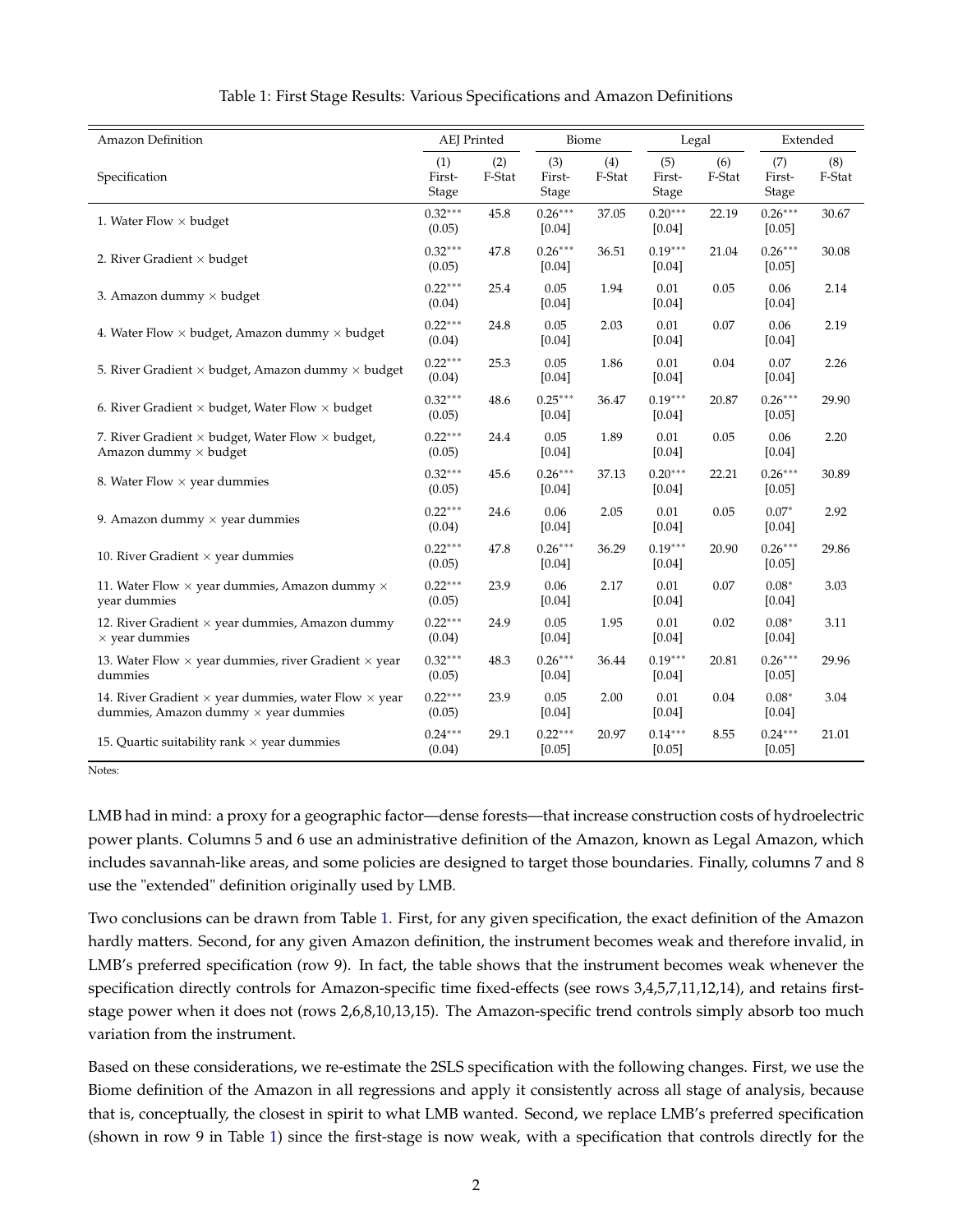levels and differential trends in the index of cost factors used in construction of the instrument, reported in row 15. This alternative specification controls directly for time variation related to the estimated geographic suitability of a location for electricity generation. The first stage F-statistic in our new preferred specification is 21, lower than the 24.6 reported in LMB, but above the commonly used cutoff of 10 suggested by [Staiger and Stock](#page-5-2) [\(1997\)](#page-5-2). Because the F-statistic is below the 104 suggested by [Lee et al.](#page-5-1) [\(2020\)](#page-5-1) we also provide standard errors that have been corrected at the 95% level using their *tF* procedure.

**Results Compared to Lipscomb et al, 2013** In table [2](#page-4-0) we compare the results from the new preferred specification using the quartic of the suitability rank interacted with decade fixed effects as controls to those published in LMB. Of 15 key development indicators used as dependent variables in LMB, 6 are statistically significant (with 95% confidence) in the new specification while 12 were statistically significant in the original paper. Using the [Lee et al.](#page-5-1) [\(2020\)](#page-5-1) *tF* standard errors correction procedure, only 3 remain statistically significant at the 95% level.

LMB focused on two central dependent variables: housing values and the human development index (HDI). Rows 1 and 2 of Table [2](#page-4-0) shows that the estimated effect of a 10% increase in electrification on housing values changes from  $+881$  reais to  $+421$  reais (a 52% decrease). For the human development index, it changes from  $+0.01$  point increase to a  $+0.02$  point increase for a 10% increase in electrification.

The impact of electricity access on HDI and other poverty measures was shown in table 11 of LMB, they are now shown in rows 3-8 of table [2.](#page-4-0) The estimated effect on HDI education decreases by 35% (from 0.19 to 0.12). The impact on HDI-health was neither statistically significant in the original paper, nor here. The estimated effect on the income component of HDI is smaller in the new specification and not statistically significant. Also shown are effects on infant mortality, income per capita and poverty.

The employment measures of economically active and formal employment remain statistically significant, but the point estimates are smaller. Effects on less than 4 years in school and number of years in school are no longer statistically significant. Human capital accumulation, on the other hand, has a larger coefficient and is now statistically significant while it was not under the original specification. This changes the interpretation of how electricity affects educational choices. Human capital is measured as the residual from a labor productivity equation, so it appears that electricity access improves labor productivity more than it changes school completion rates.

Rows 14-16 of Table [2](#page-4-0) show the effects on a few outcomes that LMB was trying to rule out as mechanisms. Effects on life expectancy and population density were statistically insignificant in both the original paper and here. Effects on urbanization also becomes statistically insignificant. LMB ran these regressions to examine whether the documented effects of electrification on development outcomes were the result of simple population movements, and we can now say with a bit more confidence that they were not.

**Other coding notes** When preparing this corrigendum, we noticed that the original Matlab code failed to set a random seed for the grid simulations, making exact replication of the original instrument impossible. We amended the code to make it replicable.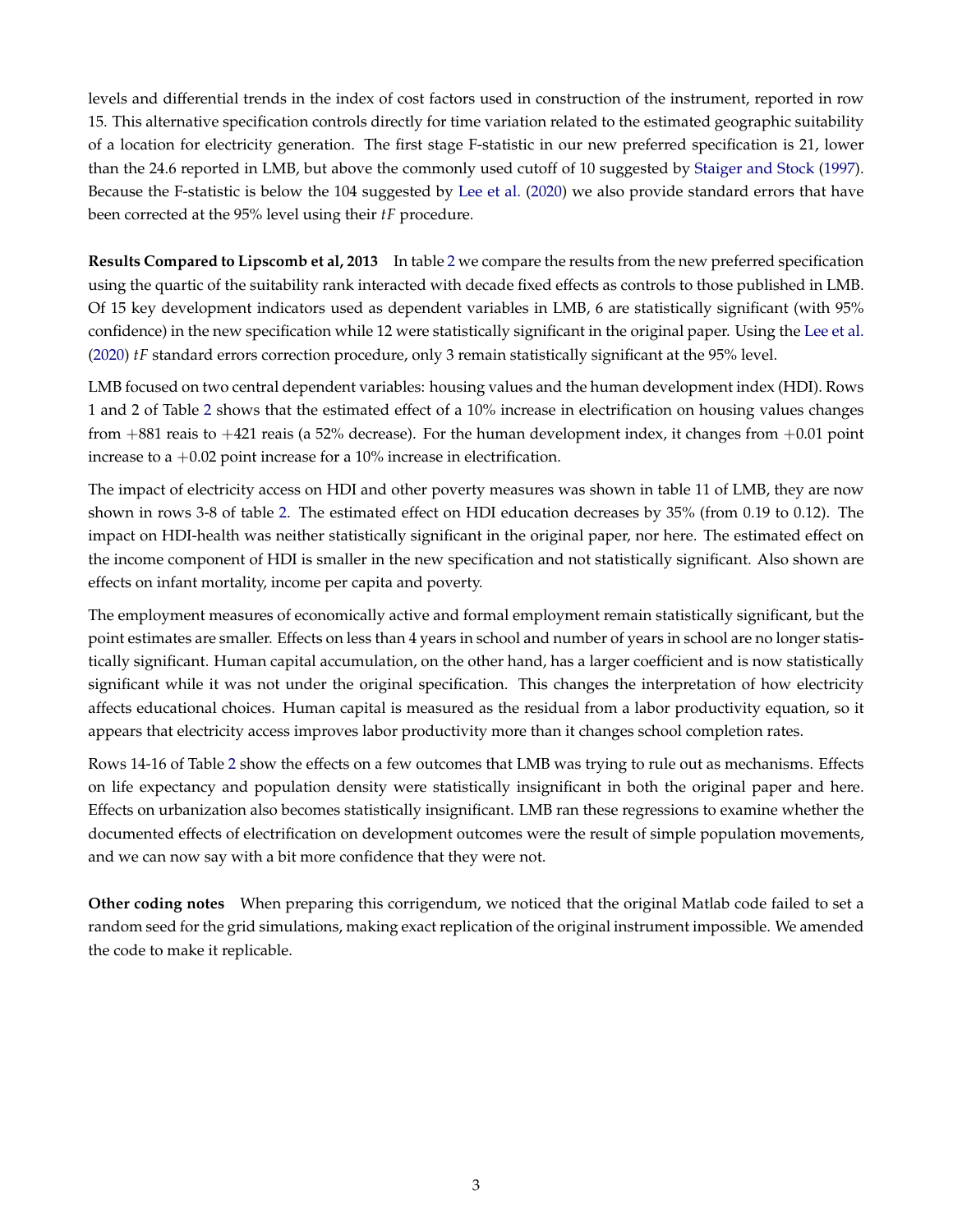<span id="page-4-0"></span>

|                                                                |                          | <b>AEJ Printed Results</b> | Corrected Results      |                                         |  |
|----------------------------------------------------------------|--------------------------|----------------------------|------------------------|-----------------------------------------|--|
|                                                                | (1)<br><b>OLS</b>        | (2)<br>IV                  | (3)<br><b>OLS</b>      | (4)<br>IV                               |  |
| Results from Table 6 in LMB<br><b>Housing Values</b>           | $0.80***$<br>[0.27]      | $8.81***$<br>[3.03]        | $0.20*$<br>[0.12]      | $4.21*$<br>[2.16]<br>(2.83)             |  |
| Results from Table 7 in LMB<br>Human Development Index         | $0.01\,$<br>[0.01]       | $0.11***$<br>$[0.04]$      | $-0.00$<br>$[0.00]$    | $0.20***$<br>[0.06]<br>$(0.08)$ **      |  |
| Results from Table 11 in LMB<br>HDI: Education                 | $0.03***$<br>[0.01]      | $0.19***$<br>[0.06]        | $0.01***$<br>[0.00]    | $0.12**$<br>[0.06]                      |  |
| HDI: Longevity                                                 | $\mathbf{0}$<br>$[0.01]$ | $-0.01$<br>[0.05]          | $0.01***$<br>$[0.00]$  | (0.08)<br>0.04<br>[0.06]<br>(0.08)      |  |
| HDI: Income                                                    | $-0.03*$<br>[0.02]       | $0.45***$<br>[0.15]        | $-0.08***$<br>$[0.01]$ | 0.15<br>[0.14]<br>(0.18)                |  |
| <b>Infant Mortality</b>                                        | $-7.99***$<br>[2.42]     | $-11.97$<br>[18.08]        | $-14.62***$<br>[0.895] | $-77.03***$<br>[19.761]<br>$(25.89)$ ** |  |
| Gross Income PC                                                | $-0.01$<br>[0.01]        | $0.11***$<br>[0.05]        | $-0.02***$<br>[0.00]   | $-0.04$<br>[0.05]<br>(0.07)             |  |
| Poverty                                                        | $-0.76$<br>[1.39]        | $-42.17***$<br>[13.84]     | $4.80***$<br>$[0.43]$  | $-21.19$<br>[13.54]<br>(17.73)          |  |
| Results from Table 12 in LMB<br><b>Economically Active</b>     | $0.011*$<br>[0.01]       | $0.173***$<br>[0.05]       | 0.00<br>[0.00]         | $0.06*$<br>[0.04]                       |  |
| Formal Employment                                              | $0.010*$<br>$[0.01]$     | $0.184***$<br>[0.05]       | 0.00<br>[0.00]         | (0.05)<br>$0.09**$<br>[0.04]<br>(0.05)  |  |
| Urban Employment                                               | $0.01*$<br>[0.00]        | $0.18***$<br>[0.05]        | 0.00<br>[0.00]         | 0.05<br>[0.04]<br>(0.05)                |  |
| Rural Employment                                               | 0.01<br>[0.01]           | $0.17***$<br>[0.05]        | $0.01***$<br>$[0.00]$  | $0.11***$<br>$[0.04]$<br>$(0.05)$ **    |  |
| Results from Table 13 in LMB<br>Less than four years education | $-0.36$<br>[0.90]        | $-21.25***$<br>[7.75]      | $2.26***$<br>$[0.25]$  | 0.65<br>[6.70]<br>(8.77)                |  |
| Years in School                                                | 0.06<br>[0.08]           | $2.02***$<br>$[0.67]$      | $-0.16***$<br>$[0.02]$ | 0.28<br>[0.61]<br>(0.79)                |  |
| Human Capital                                                  | 2.09<br>$[0.41]$         | 11.54<br>[7.30]            | $0.90***$<br>$[0.11]$  | 19.93**<br>[9.21]<br>(12.07)            |  |
| Results from Table 14 in LMB<br>Life Expectancy                | $-0.44$<br>[0.32]        | $-1.03$<br>[2.39]          | $-0.52***$<br>$[0.10]$ | $-2.20$<br>$[2.24]$<br>(2.93)           |  |
| Population Density                                             | $-1.11$<br>[3.74]        | $-23.62$<br>[19.20]        | $-8.86$<br>[6.09]      | 3.79<br>[13.47]<br>(17.64)              |  |
| Urban percent of pop                                           | $0.01\,$<br>$[0.01]$     | $0.24***$<br>[0.11]        | $-0.02***$<br>$[0.00]$ | 0.03<br>$[0.12]$<br>(0.16)              |  |

### Table 2: Corrected Estimates based on new specification

Notes: Standard errors clustered by county reported in brackets, standard errors corrected using the [Lee et al.](#page-5-1) [\(2020\)](#page-5-1) *tF* procedure at the 95% level reported in parentheses. All regressions have county size weights.